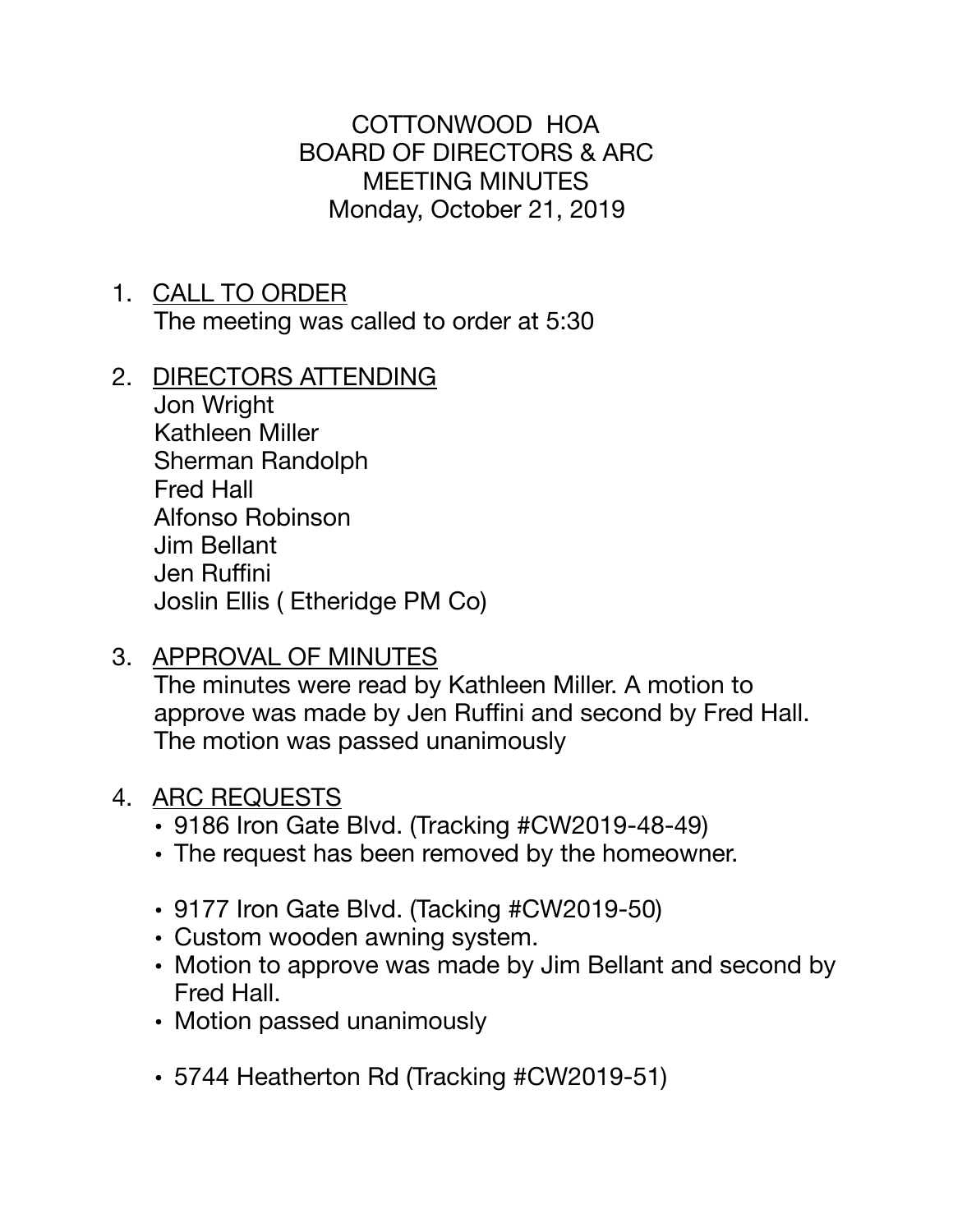- Change the paint color of the front door, update landscaping.
- Motion to approve was made by Alfonso Robinson and second by Sherman Randolph.
- Motion passed unanimously.
- 5560 Heatherton Rd. (Tracking CW2019-52)
- Generac full house generator.
- Motion to approve was made by Alfonso Robinson and second by Sherman Randolph.
- Motion passed unanimously.
- 9302 Iron Gate Blvd Tracking CW2019-53)
- Fence installation.
- Motion to approve was made by Alfonso Robinson and second by Jen Ruffini.
- Motion passed unanimously.

## 5. NEW BUSINESS

- Joslin from EPM Co. will send Jon monthly banking statements.
- 3 homeowners have delinquent HOA fee's. A certified letter has been sent out. Danny Rice from Milton gas said the will start to install gas lines in 2 weeks.
- Jon gave the tenants of the rental property's a copy of the covenants. Will contact the homeowner.
- All new pool construction need safety fence around the pool.
- Security cameras need an ARC. request. Also homeowners need to be mindful of camera angel.